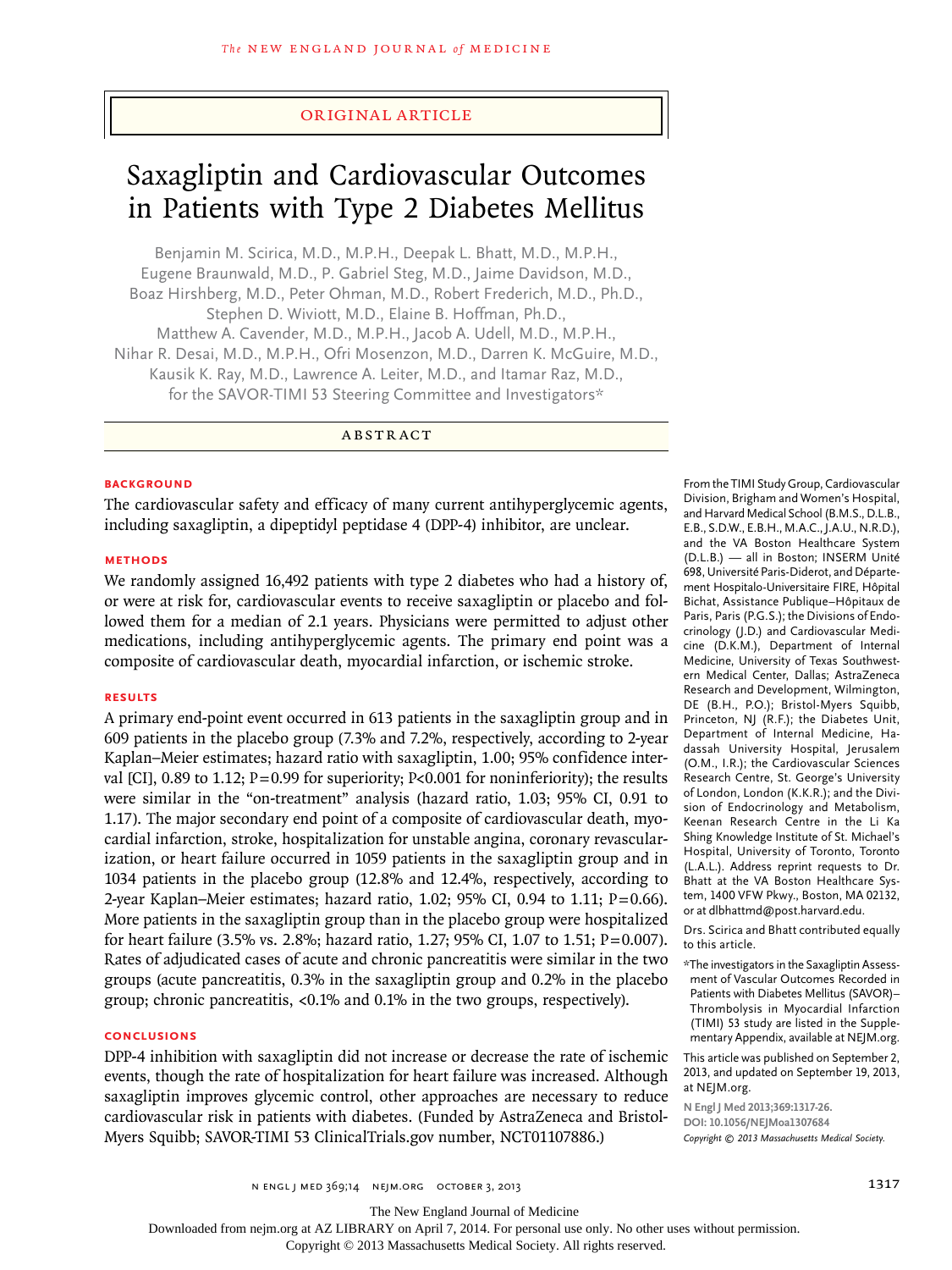THE THE THE THE THE THE THE THE TISK OF MAJOR CONSULT US DOUBLES THE TISK Of major cardiovascular disease,<sup>1-3</sup> such that the risk of major cardiovascular complications in patients with and in patients without majority of patients with diabetes die of cardiovascular diseases.4 Although improved glycemic control has repeatedly been shown to reduce microvascular diabetic complications,<sup>5</sup> uncertainty remains regarding whether any particular glucoselowering strategy, or specific therapeutic agent, is safe from a cardiovascular standpoint or can actually lower cardiovascular risk. With the possible exception of trials of metformin<sup>6</sup> and insulin,<sup>7</sup> most reported trials to date evaluating the effects on cardiovascular outcomes of specific glucose-lowering strategies or medications either have been insufficiently powered or have shown no significant cardiovascular benefit<sup>8-10</sup> or an increased risk of death<sup>11</sup> or heart failure.<sup>12-15</sup> Thus, there remains a strong clinical need to identify antihyperglycemic agents that are, at a minimum, safe and that can potentially reduce cardiovascular complications. Moreover, in 2008, the Food and Drug Administration and the European Medicines Agency simultaneously revised their approval processes for all new glucose-lowering therapies to require a demonstration of cardiovascular safety.<sup>16</sup>

Saxagliptin (Onglyza, AstraZeneca and Bristol-Myers Squibb) is a selective dipeptidyl peptidase 4 (DPP-4) inhibitor.17 In phase 2–3 studies, treatment with saxagliptin improved glycemic control as compared with placebo and in pooled analyses reduced the risk of major cardiovascular events.<sup>18</sup> The Saxagliptin Assessment of Vascular Outcomes Recorded in Patients with Diabetes Mellitus (SAVOR)–Thrombolysis in Myocardial Infarction (TIMI) 53 trial was designed to evaluate the safety and efficacy of saxagliptin with respect to cardiovascular outcomes in patients with diabetes mellitus who are at risk for cardiovascular events.

#### METHODS

# **Study Oversight**

SAVOR-TIMI 53 was a multicenter, randomized, double-blind, placebo-controlled, phase 4 trial. We conducted the trial at 788 sites in 26 countries (see the Supplementary Appendix, available with the full text of this article at NEJM.org).19 The trial was sponsored by AstraZeneca and Bristol-Myers Squibb and designed by the TIMI Study Group and Hadassah Medical Organization in conjunction with the sponsors, who provided monitoring support and donated the drug. The protocol was approved by the relevant ethics committees at all participating centers. The raw database was provided to the TIMI Study Group, which, independently of the sponsor, performed the data analyses under the direction of one of the academic authors according to a prespecified statistical analysis plan (see the study protocol, available at NEJM.org). The first two authors wrote the first draft of the manuscript, and the TIMI Study Group drafted subsequent versions and made the decision to submit the manuscript for publication. The members of the TIMI Study Group and Hadassah Medical Organization assume responsibility for the accuracy and completeness of the data and all the analyses and for the fidelity of this report to the protocol.

## **Study Population**

Eligible patients had a history of documented type 2 diabetes mellitus, a glycated hemoglobin level of 6.5% to 12.0%, and either a history of established cardiovascular disease or multiple risk factors for vascular disease. To meet the criteria for established cardiovascular disease, patients had to be at least 40 years old and have a history of a clinical event associated with atherosclerosis involving the coronary, cerebrovascular, or peripheral vascular system. To meet the criteria for the multiple risk factors, patients had to be at least 55 years of age (men) or 60 years of age (women) with at least one of the following additional risk factors: dyslipidemia, hypertension, or active smoking. Patients were ineligible if they were currently receiving or had received within the previous 6 months an incretin-based therapy or if they had end-stage renal disease and were undergoing long-term dialysis, had undergone a renal transplantation, or had a serum creatinine level higher than 6.0 mg per deciliter (530  $\mu$ mol per liter). The full eligibility criteria have been reported previously.19 Written informed consent was obtained from all patients.

## **Randomization and Study Treatment**

Eligible patients were randomly assigned, in a 1:1 ratio, to receive saxagliptin at a dose of 5 mg daily (or 2.5 mg daily in patients with an estimated glomerular filtration rate [GFR] of ≤50 ml per minute) or matching placebo. Randomization was performed by means of a central com-

The New England Journal of Medicine

Downloaded from nejm.org at AZ LIBRARY on April 7, 2014. For personal use only. No other uses without permission.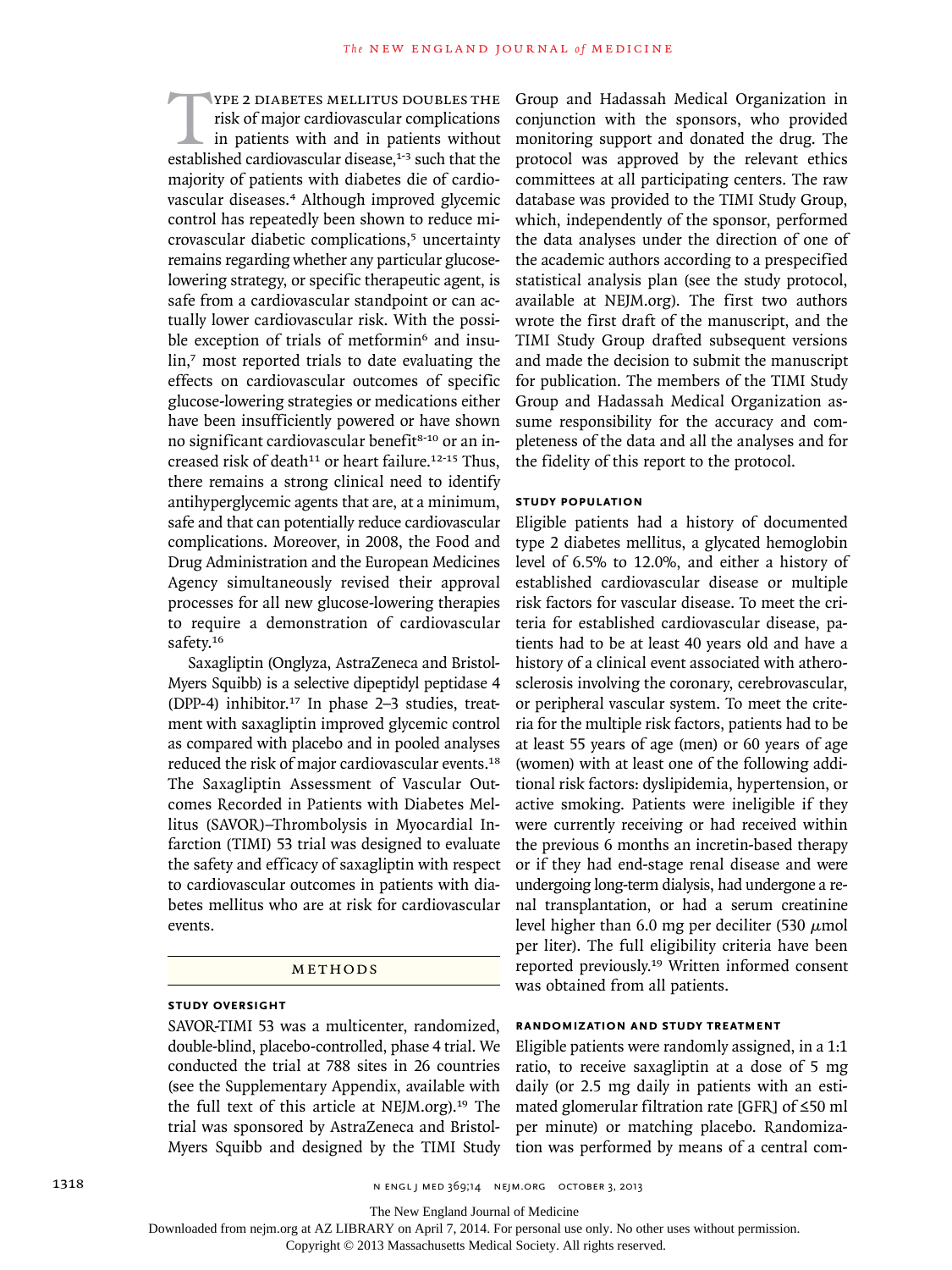puterized telephone or Web-based system in blocks of 4, with stratification according to the qualifying cardiovascular disease state (established cardiovascular disease vs. multiple risk factors only) and renal function (normal function or mild renal impairment [estimated GFR, >50 ml per minute] vs. moderate renal impairment [estimated GFR, 30 to 50 ml per minute] vs. severe renal impairment [estimated GFR, <30 ml per minute]).

Saxagliptin or placebo was administered in a blinded fashion until the end of the follow-up period. Patients in whom renal impairment (an estimated GFR of ≤50 ml per minute) developed during the study period had a single dose adjustment to 2.5 mg daily. All other therapy for the management of the patient's diabetes and cardiovascular disease — including adding, discontinuing, or changing the dose of concomitant antihyperglycemic drugs — was at the discretion of the responsible physician. Concomitant use of other DPP-4 inhibitors or glucagon-like peptide 1 agonists was not allowed.

## **End Points**

The primary efficacy and safety end point was a composite of cardiovascular death, nonfatal myocardial infarction, or nonfatal ischemic stroke. The secondary efficacy end point included the primary composite end point plus hospitalization for heart failure, coronary revascularization, or unstable angina. Definitions of the end points, which are provided in the Supplementary Appendix, were developed to be consistent with the definitions in the Standardized Definitions for End Point Events in Cardiovascular Trials draft, which was created as an initiative of the Food and Drug Administration.<sup>20</sup> Pancreatitis was classified as acute (definite or possible) or chronic.

A clinical events committee comprising specialists in cardiovascular and pancreatic medicine, all of whom were unaware of the studygroup assignments, adjudicated all components of the primary composite and secondary efficacy end points and all cases of pancreatitis.

Episodes of hypoglycemia were reported by the investigators and were classified as major if the events required a third party to intervene actively and minor if the patients had symptoms but recovered without assistance within 30 minutes after ingestion of carbohydrates. Investigators also reported any documented blood glucose

level lower than 54 mg per deciliter (3.0 mmol per liter), regardless of symptoms. Hypoglycemic events that required hospitalization were also classified separately.

## **Statistical Analysis**

The primary safety and efficacy analyses were performed according to the intention-to-treat principle on data from all patients who underwent randomization, with the use of a Cox proportional-hazards model, with stratification according to baseline renal-impairment category and baseline cardiovascular risk group and with treatment as a model term. One planned interim analysis of efficacy was performed before completion of the study; therefore, a P value of less than 0.049 was considered to indicate statistical significance for the primary analysis. The trial was designed as a superiority trial, with a closed testing hierarchy to preserve the alpha level that prespecified that a test for noninferiority with respect to the primary composite end point should be performed first and a test for superiority performed thereafter. An on-treatment (modified intention-to-treat) analysis, which included events that occurred within 30 days after the last dose of study medication was administered, was performed as a sensitivity analysis. Further details of the statistical analysis have been reported previously<sup>19</sup> and are presented in the Supplementary Appendix.

#### **RESULTS**

#### **Study Patients**

From May 2010 through December 2011, a total of 16,492 patients underwent randomization. The median follow-up period was 2.1 years (interquartile range, 1.8 to 2.3), and the maximum follow-up time was 2.9 years. The total observation time was 16,884 person-years in the saxagliptin group and 16,761 person-years in the placebo group. Details of the study assignment and patient disposition are presented in Figure S1 in the Supplementary Appendix. The study drug was discontinued prematurely less frequently among patients assigned to saxagliptin than among patients assigned to placebo (1527 patients [18.4%] vs. 1705 patients [20.8%], P<0.001). A final vital status was assessed in 99.1% of the patients. A total of 28 patients were lost to follow-up. The baseline characteristics of the patients who underwent randomization, which were

The New England Journal of Medicine

Downloaded from nejm.org at AZ LIBRARY on April 7, 2014. For personal use only. No other uses without permission.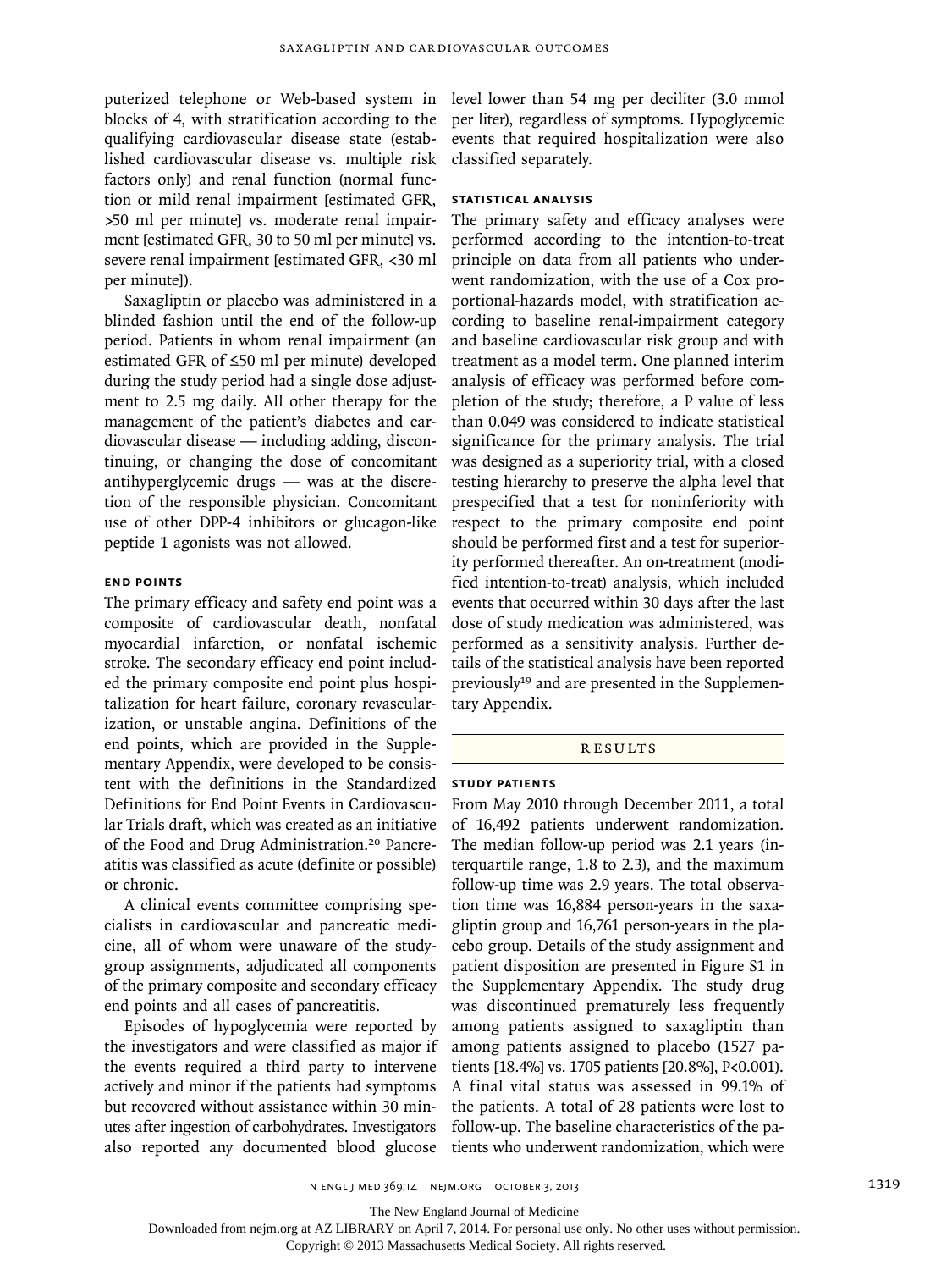reported previously<sup>21</sup> and are shown in Table 1 and Table S1 in the Supplementary Appendix, were well balanced between the two groups.

The fasting plasma glucose levels were significantly lower in the saxagliptin group than in the placebo group at 2 years and at the end of the treatment period (P<0.001 for both comparisons), and glycated hemoglobin levels were significantly lower in the saxagliptin group than in the placebo group at 1 year (7.6% vs. 7.9%), at 2 years (7.5% vs. 7.8%), and at the end of the treatment period (7.7% vs. 7.9%) (P<0.001 for all comparisons). Specifically, significantly more patients in the saxagliptin group than in the placebo group had a glycated hemoglobin level of

less than 7% by the end of the treatment period (36.2% vs. 27.9%, P<0.001) (Table S2 in the Supplementary Appendix). Fewer patients in the saxagliptin group than in the placebo group required an increase in the dose of antihyperglycemic medication or the addition of a new antihyperglycemic medication (1938 patients [23.7% according to 2-year Kaplan–Meier estimates] vs. 2385 patients [29.3% according to 2-year Kaplan–Meier estimates]; hazard ratio with saxagliptin, 0.77; 95% confidence interval [CI], 0.73 to 0.82; P<0.001) or the initiation of insulin therapy for more than 3 months (454 patients [5.5% according to 2-year Kaplan–Meier estimates] vs. 634 patients [7.8% according to 2-year Kaplan–Meier estimates];

| Table 1. Baseline Characteristics of the Patients.* |                             |                         |  |  |  |
|-----------------------------------------------------|-----------------------------|-------------------------|--|--|--|
| Characteristic                                      | Saxagliptin<br>$(N = 8280)$ | Placebo<br>$(N = 8212)$ |  |  |  |
| Age                                                 |                             |                         |  |  |  |
| $Mean - yr$                                         | $65.1 + 8.5$                | $65.0 + 8.6$            |  |  |  |
| ≥75 yr — no. (%)                                    | 1169(14.1)                  | 1161(14.1)              |  |  |  |
| Female sex - no. (%)                                | 2768 (33.4)                 | 2687 (32.7)             |  |  |  |
| White race - no. (%) <sup>+</sup>                   | 6241 (75.4)                 | 6166(75.1)              |  |  |  |
| Hispanic ethnic group - no. (%) <sup>+</sup>        | 1778 (21.5)                 | 1763 (21.5)             |  |  |  |
| Weightt                                             |                             |                         |  |  |  |
| $Mean - kg$                                         | $87.7 \pm 18.7$             | $88.1 \pm 19.4$         |  |  |  |
| ≥80 kg — no. (%)                                    | 5291 (63.9)                 | 5265 (64.2)             |  |  |  |
| Body-mass index§                                    |                             |                         |  |  |  |
| Mean                                                | $31.1 \pm 5.5$              | $31.2 \pm 5.7$          |  |  |  |
| ≥30 — no. (%)                                       | 4446 (53.7)                 | 4370 (53.4)             |  |  |  |
| Duration of diabetes - yr¶                          |                             |                         |  |  |  |
| Median                                              | 10.3                        | 10.3                    |  |  |  |
| Interquartile range                                 | $5.2 - 16.7$                | $5.3 - 16.6$            |  |  |  |
| Established atherosclerotic disease - no. (%)       | 6494 (78.4)                 | 6465 (78.7)             |  |  |  |
| Hypertension - no. (%)                              | 6725 (81.2)                 | 6767 (82.4)             |  |  |  |
| Dyslipidemia - no. (%)                              | 5895 (71.2)                 | 5844 (71.2)             |  |  |  |
| Prior myocardial infarction - no. (%)               | 3147 (38.0)                 | 3090 (37.6)             |  |  |  |
| Prior heart failure - no. (%)                       | 1056 (12.8)                 | 1049 (12.8)             |  |  |  |
| Prior coronary revascularization - no. (%)          | 3566 (43.1)                 | 3557 (43.3)             |  |  |  |
| Glycated hemoglobin                                 |                             |                         |  |  |  |
| Mean $-$ %                                          | $8.0 \pm 1.4$               | $8.0 \pm 1.4$           |  |  |  |
| Distribution - no. (%)                              |                             |                         |  |  |  |
| $< 6.5\%$                                           | 590 (7.3)                   | 673(8.3)                |  |  |  |
| 6.5 to $<$ 7.0%                                     | 1442 (17.7)                 | 1414 (17.5)             |  |  |  |
| 7.0 to <8.0%                                        | 2759 (33.9)                 | 2657 (32.9)             |  |  |  |
| $8.0$ to $< 9.0\%$                                  | 1577 (19.4)                 | 1562 (19.4)             |  |  |  |
| $\geq 9\%$                                          | 1761(21.7)                  | 1764 (21.9)             |  |  |  |

1320 **n engl j med 369;14 NEIM.ORG OCTOBER 3, 2013** 

The New England Journal of Medicine

Downloaded from nejm.org at AZ LIBRARY on April 7, 2014. For personal use only. No other uses without permission.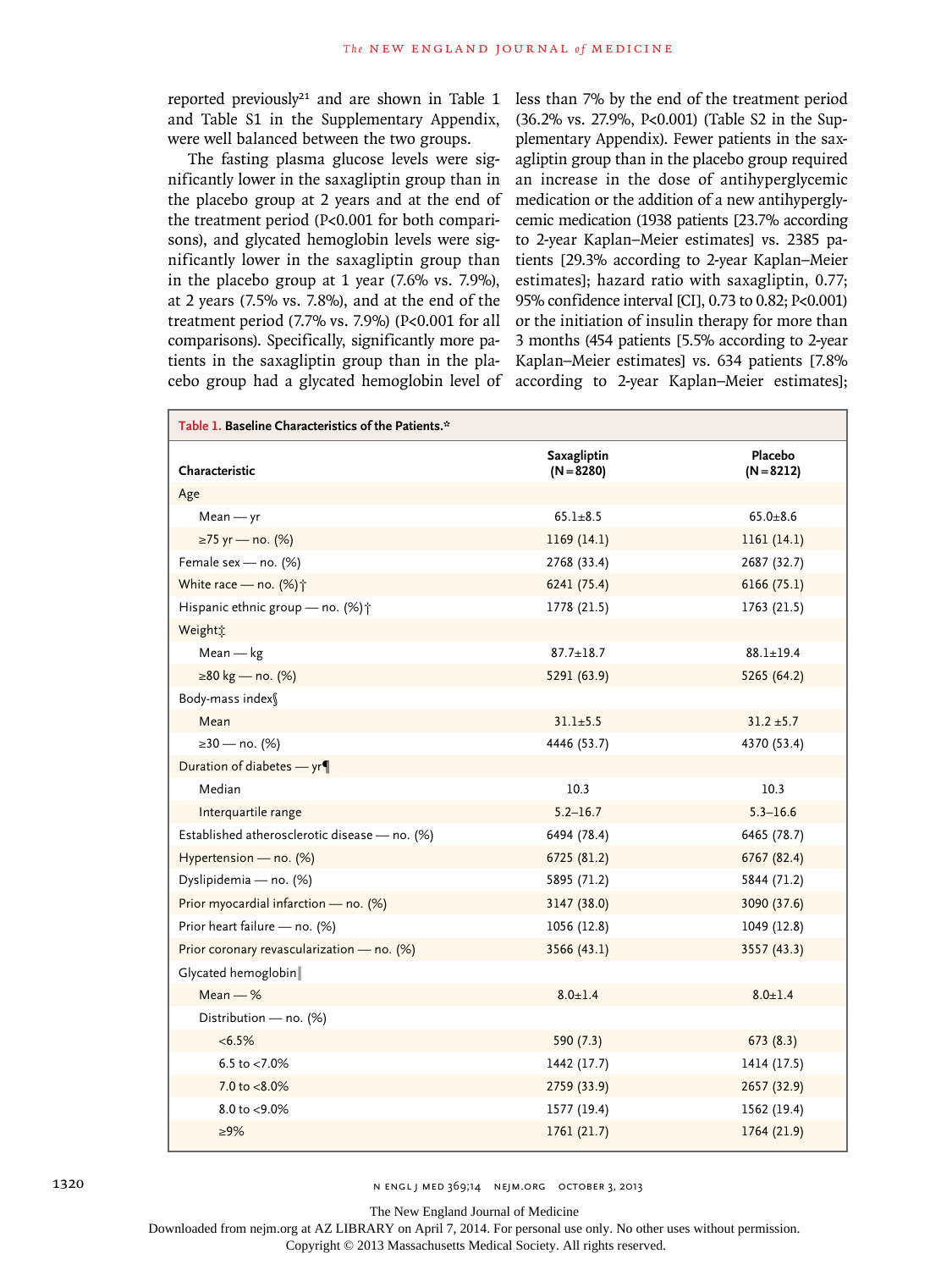| Table 1. (Continued.)                |                                    |                         |  |  |  |
|--------------------------------------|------------------------------------|-------------------------|--|--|--|
| Characteristic                       | <b>Saxagliptin</b><br>$(N = 8280)$ | Placebo<br>$(N = 8212)$ |  |  |  |
| Fasting serum glucose - mg/dl**      | $156 + 56$                         | $157 + 57$              |  |  |  |
| Estimated glomerular filtration rate |                                    |                         |  |  |  |
| $Mean - ml/min$                      | $72.5 + 22.6$                      | $72.7 + 22.6$           |  |  |  |
| Distribution - no. (%)               |                                    |                         |  |  |  |
| $<$ 30 ml/min                        | 172(2.1)                           | 164(2.0)                |  |  |  |
| 30 to $\leq$ 50 ml/min               | 1122(13.6)                         | 1118(13.6)              |  |  |  |
| $>50$ ml/min                         | 6986 (84.4)                        | 6930 (84.4)             |  |  |  |
| Albumin-to-creatinine ratio††        |                                    |                         |  |  |  |
| Median                               | 1.8                                | 1.9                     |  |  |  |
| Interquartile range                  | $0.7 - 7.5$                        | $0.7 - 7.9$             |  |  |  |
| Distribution - no. (%)               |                                    |                         |  |  |  |
| < 3.4                                | 4867 (61.5)                        | 4829 (61.6)             |  |  |  |
| 3.4 to 33.9                          | 2217 (28.0)                        | 2209 (28.2)             |  |  |  |
| >33.9                                | 832 (10.5)                         | 806(10.3)               |  |  |  |

Plus–minus values are means  $\pm$ SD. There were no significant differences between the two groups in any of the characteristics listed here with the exception of hypertension, for which P=0.049. To convert the values for glucose to millimoles per liter, multiply by 0.05551.

† Race and ethnic group were self-reported.

‡ Data were available for 8277 patients in the saxagliptin group and 8197 in the placebo group.

§ Body-mass index is the weight in kilograms divided by the square of the height in meters. Data were available for 8273 patients in the saxagliptin group and 8190 in the placebo group.

¶ Data were available for 8270 patients in the saxagliptin group and 8207 in the placebo group.

Data were available for 8129 patients in the saxagliptin group and 8070 in the placebo group.

\*\* Data were available for 7892 patients in the saxagliptin group and 7805 in the placebo group.

††Albumin was measured in milligrams, and creatinine was measured in millimoles. Data were available for 7916 patients in the saxagliptin group and 7844 in the placebo group.

hazard ratio, 0.70; 95% CI, 0.62 to 0.79; P<0.001). (Table S1 in the Supplementary Appendix provides details on the actual medication use over time.) Patients treated with saxagliptin were significantly more likely than patients receiving placebo to have an improved albumin-to-creatinine ratio and less likely to have a worsening ratio (Table S3 in the Supplementary Appendix).

## **Cardiovascular End Points**

A primary end-point event of cardiovascular death, nonfatal myocardial infarction, or nonfatal ischemic stroke occurred in 613 patients in the saxagliptin group (7.3%, according to 2-year Kaplan–Meier estimates; 3.7 per 100 person-years) and in 609 patients in the placebo group (7.2%, according to 2-year Kaplan–Meier estimates; 3.7 per 100 person-years) (hazard ratio, 1.00; 95% CI,  $0.89$  to 1.12;  $P=0.99$  for superiority and P<0.001 for noninferiority) (Table 2 and Fig. 1A). Similar results were seen in the modified intention-to-treat (on-treatment) population (6.8% with

saxagliptin vs. 6.4% with placebo, according to 2-year Kaplan–Meier estimates; hazard ratio with saxagliptin, 1.03; 95% CI, 0.91 to 1.17; P=0.60) (Table S5 in the Supplementary Appendix).

A major secondary end-point event of cardiovascular death, nonfatal myocardial infarction, nonfatal ischemic stroke, hospitalization for unstable angina, coronary revascularization, or heart failure occurred in 1059 patients in the saxagliptin group (12.8%, according to 2-year Kaplan–Meier estimates; 6.6 per 100 personyears) and in 1034 patients in the placebo group (12.4%, according to 2-year Kaplan–Meier estimates; 6.5 per 100 person-years) (hazard ratio, 1.02; 95% CI, 0.94 to 1.11; P=0.66) (Table 2 and Fig. 1B). Individual components of these composite end points are shown in Table 2. More patients in the saxagliptin group than in the placebo group were hospitalized for heart failure (3.5% vs. 2.8%, according to 2-year Kaplan–Meier estimates; hazard ratio, 1.27; 95% CI, 1.07 to 1.51; P=0.007).

The results of additional analyses of efficacy

The New England Journal of Medicine

Downloaded from nejm.org at AZ LIBRARY on April 7, 2014. For personal use only. No other uses without permission.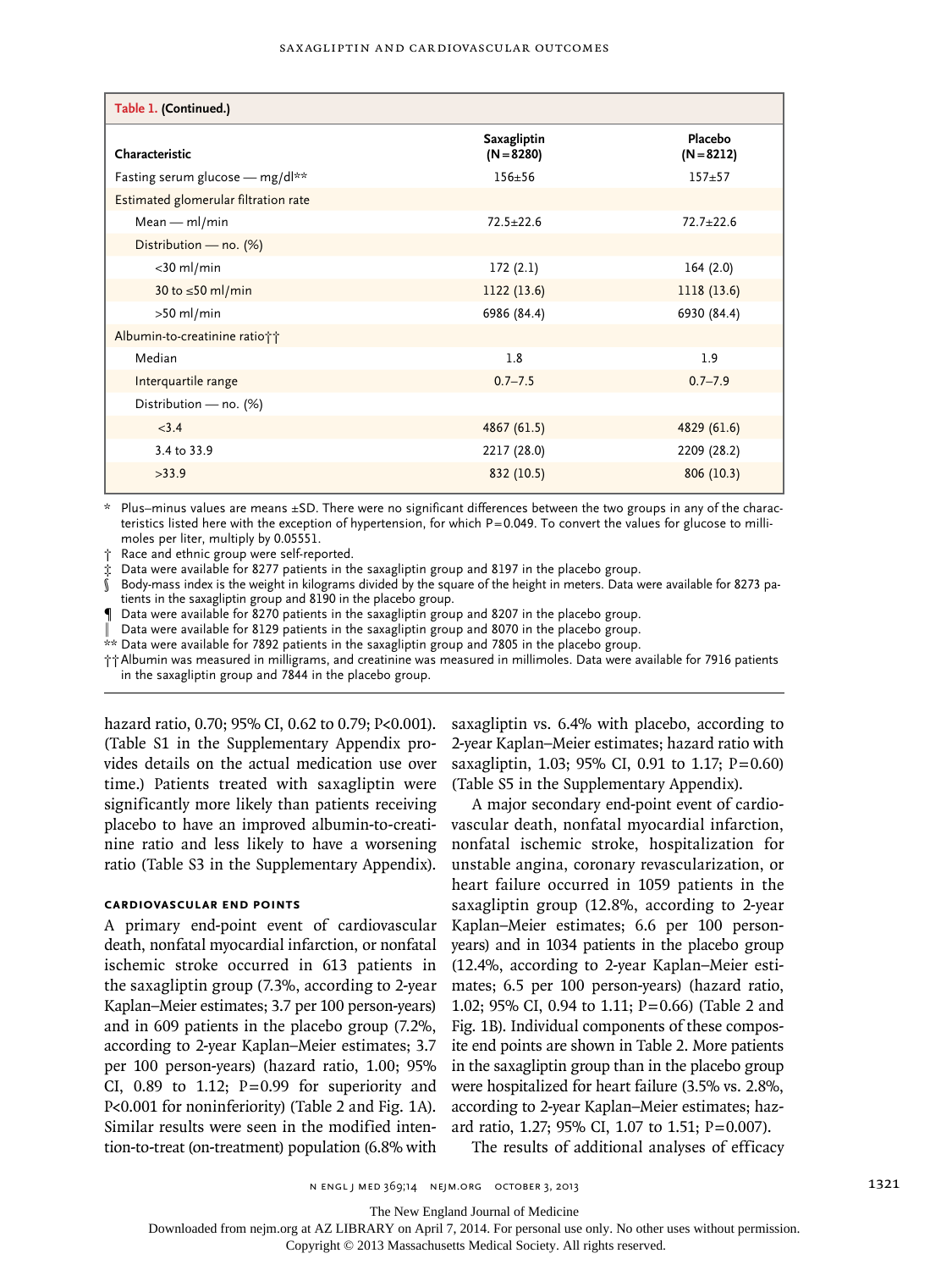| Table 2. Prespecified Clinical End Points.*                                                                                                                                   |                                    |                         |                                 |         |  |  |
|-------------------------------------------------------------------------------------------------------------------------------------------------------------------------------|------------------------------------|-------------------------|---------------------------------|---------|--|--|
| <b>End Point</b>                                                                                                                                                              | <b>Saxagliptin</b><br>$(N = 8280)$ | Placebo<br>$(N = 8212)$ | <b>Hazard Ratio</b><br>(95% CI) | P Value |  |  |
|                                                                                                                                                                               | no. (%)                            |                         |                                 |         |  |  |
| Cardiovascular death, myocardial infarction, or<br>stroke: primary efficacy end point                                                                                         | 613(7.3)                           | 609(7.2)                | $1.00(0.89 - 1.12)$             | 0.99    |  |  |
| Cardiovascular death, myocardial infarction,<br>stroke, hospitalization for unstable angina,<br>heart failure, or coronary revascularization:<br>secondary efficacy end point | 1059 (12.8)                        | 1034 (12.4)             | $1.02(0.94 - 1.11)$             | 0.66    |  |  |
| Death from any cause                                                                                                                                                          | 420 (4.9)                          | 378(4.2)                | $1.11(0.96 - 1.27)$             | 0.15    |  |  |
| Death from cardiovascular causes                                                                                                                                              | 269(3.2)                           | 260(2.9)                | $1.03(0.87-1.22)$               | 0.72    |  |  |
| Myocardial infarction                                                                                                                                                         | 265(3.2)                           | 278(3.4)                | $0.95(0.80 - 1.12)$             | 0.52    |  |  |
| Ischemic stroke                                                                                                                                                               | 157(1.9)                           | 141(1.7)                | $1.11(0.88 - 1.39)$             | 0.38    |  |  |
| Hospitalization for unstable angina                                                                                                                                           | 97(1.2)                            | 81(1.0)                 | $1.19(0.89 - 1.60)$             | 0.24    |  |  |
| Hospitalization for heart failure                                                                                                                                             | 289 (3.5)                          | 228(2.8)                | $1.27(1.07-1.51)$               | 0.007   |  |  |
| Hospitalization for coronary revascularization                                                                                                                                | 423(5.2)                           | 459 (5.6)               | $0.91(0.80 - 1.04)$             | 0.18    |  |  |
| Doubling of creatinine level, initiation of dialysis,<br>renal transplantation, or creatinine >6.0 mg/dl<br>$(530 \mu mol/liter)$                                             | 194(2.2)                           | 178 (2.0)               | $1.08(0.88 - 1.32)$             | 0.46    |  |  |
| Hospitalization for hypoglycemia                                                                                                                                              | 53 $(0.6)$                         | 43(0.5)                 | $1.22(0.82 - 1.83)$             | 0.33    |  |  |
| * Event rates and percentages are 2-year Kaplan–Meier estimates.                                                                                                              |                                    |                         |                                 |         |  |  |

in prespecified subgroups, including subgroups defined according to status with respect to cardiovascular risk and baseline renal function, are shown in Figures S2 and S3 in the Supplementary Appendix. The adjudicated causes of death are shown in Table S4 in the Supplementary Appendix.

## **Safety End Points**

The prespecified safety end points are listed in Table 3. The numbers of patients with thrombocytopenia, lymphocytopenia, infections, cancers, hypersensitivity or skin reactions, bone fractures, or liver abnormalities were similar in the saxagliptin and placebo groups. Hospitalization for hypoglycemia occurred infrequently, and the rate was similar in the two groups: 0.6% according to 2-year Kaplan–Meier estimates (53 patients) in the saxagliptin group and 0.5% according to 2-year Kaplan–Meier estimates (43 patients) in the placebo group (hazard ratio with saxagliptin, 1.22; 95% CI, 0.82 to 1.83; P=0.33). However, significantly more patients in the saxagliptin group than in the placebo group reported at least one hypoglycemic event (1264 patients [15.3%] vs. 1104 patients [13.4%], P<0.001); major hypoglycemic events occurred in 177 patients (2.1%) in the saxagliptin group as compared with 140 patients (1.7%) in the placebo group ( $P=0.047$ ),

and minor hypoglycemic events in 1172 patients (14.2%) in the saxagliptin group, as compared with 1028 patients (12.5%) in the placebo group  $(P=0.002)$ . Pancreatitis occurred infrequently, and the number of patients with acute or chronic pancreatitis was similar in the two groups (24 patients [0.3%] in the saxagliptin group and 21 patients [0.3%] in the placebo group,  $P=0.77$ ). Definite or possible acute pancreatitis occurred in 22 patients (0.3%) in the saxagliptin group and in 16 patients  $(0.2\%)$  in the placebo group  $(P=0.42)$ , definite acute pancreatitis in 17 patients (0.2%) and 9 patients (0.1%) in the two groups, respectively  $(P=0.17)$ , and chronic pancreatitis in 2 patients (<0.1%) and 6 patients (0.1%), respectively ( $P=0.18$ ). There were 5 cases of pancreatic cancer in the saxagliptin group and 12 in the placebo group  $(P=0.095)$ . There were no cases of fatal angioedema; nonfatal angioedema occurred in 8 patients in the saxagliptin group and 1 in the placebo group ( $P=0.04$ ).

#### Discussion

In this randomized, placebo-controlled trial, the DPP-4 inhibitor saxagliptin neither reduced nor increased the risk of the primary composite end point of cardiovascular death, myocardial infarction, or ischemic stroke, when added to the stan-

The New England Journal of Medicine

Downloaded from nejm.org at AZ LIBRARY on April 7, 2014. For personal use only. No other uses without permission.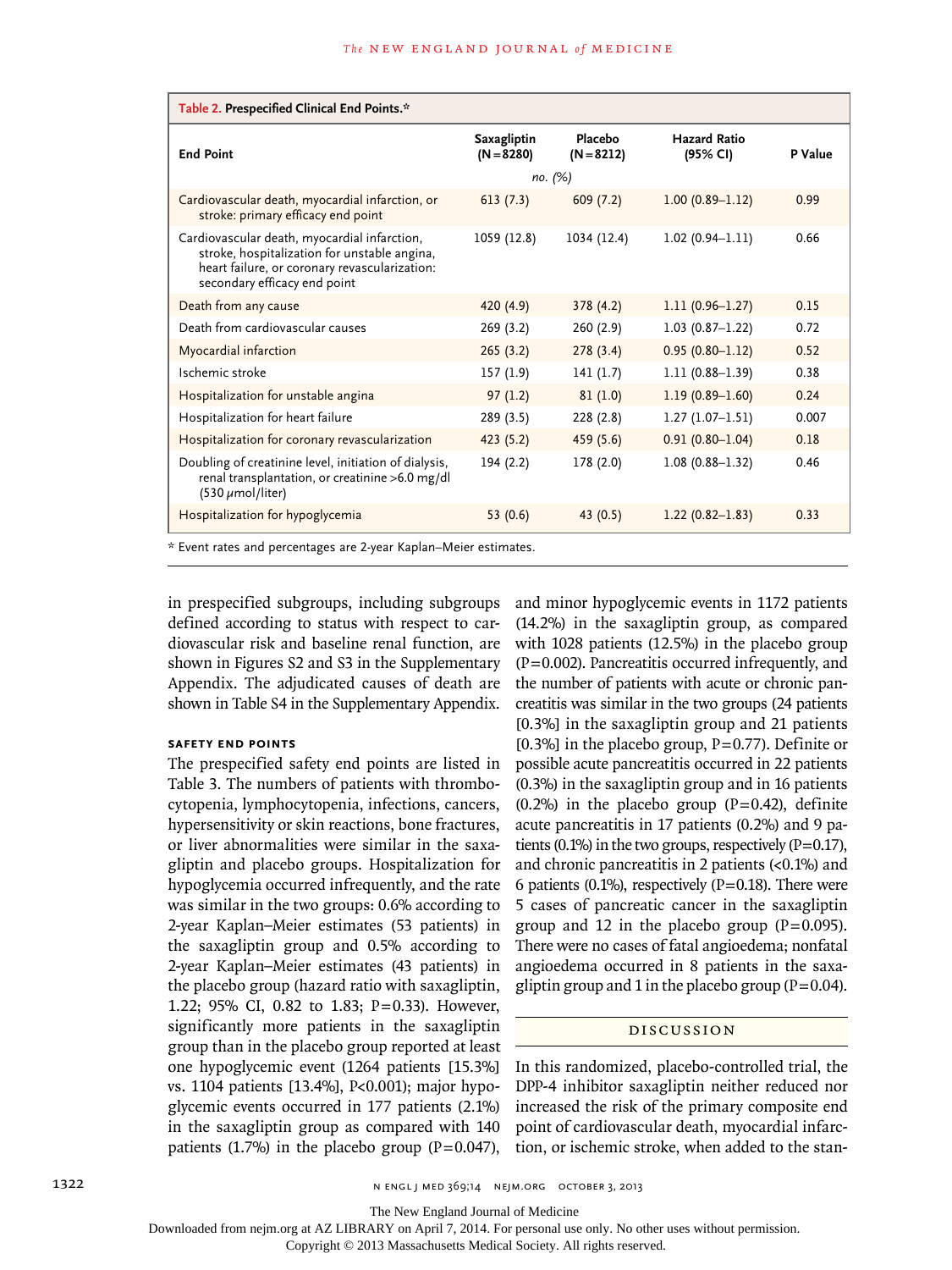dard of care in patients at high risk for cardiovascular events, thus meeting the criterion for noninferiority16 to placebo but not providing any cardioprotective benefit. Saxagliptin was associated with significantly improved glycemic control and reduced the development and progression of microalbuminuria; however, it increased the risk of hospitalization for heart failure and the risk of hypoglycemic events. Taken together, our findings provide data to evaluate both the benefits and risks of saxagliptin in patients at high risk for cardiovascular events.

Saxagliptin, together with several other DPP-4 inhibitors, represents a class of oral antihyperglycemic agents that are approved for glycemic control. Pooled data from the phase 2b–3 studies of saxagliptin showed that patients treated with saxagliptin had a significantly lower rate of major adverse cardiovascular events than did control patients.18 Moreover, pooled analyses from other development programs for DPP-4 inhibitors showed similar trends toward improved cardiovascular outcomes with active therapy.22,23 The apparent discordance between the findings of the phase 2b–3 trials and this larger, postmarketing trial highlights the importance of performing properly powered studies with appropriate follow-up and formalized adjudication procedures to provide a full evaluation of the long-term risks and benefits of therapy.

There are several potential explanations for the finding that a median of 2 years of therapy with saxagliptin did not reduce the rate of ischemic events, despite improved glycemic indexes. First, exposure to the study drug may not have been long enough to reverse the effects of years of pro-atherosclerotic processes in patients with a median duration of diabetes mellitus of more than 10 years; therefore, the study does not exclude the possibility of either benefit or risk with a longer duration of saxagliptin therapy. The United Kingdom Prospective Diabetes Study (UKPDS), for example, required 10 years of follow-up after the actual intervention period was complete to show a beneficial effect of intense glucose control on reducing the risk of myocardial infarction, though that study included lowrisk patients who were enrolled soon after the diagnosis of diabetes.<sup>6</sup>

Second, the actual difference in glycated hemoglobin levels between the study groups was relatively small because additional antihyperglycemic therapy was prescribed at the discretion of



Saxagliptin 8280 7880 7539 6963 4660 817 **Figure 1. Kaplan–Meier Rates of the Primary and Secondary End Points.** The primary end point (Panel A) was a composite of death from cardiovascular causes, myocardial infarction, or ischemic stroke. The secondary end

7502

6926

4602

813

7843

point (Panel B) was a composite of death from cardiovascular causes, myocardial infarction, ischemic stroke, hospitalization for unstable angina, coronary revascularization, or heart failure.

the treating physician and was used more frequently in the control group than in the saxagliptin group. However, other studies in which there was greater glycemic differentiation over a longer period have also not individually shown definitive macrovascular benefit with more intense glycemic control,<sup>9-11</sup> and therefore, the overall hypothesis that improved glycemic control will reduce macrovascular events remains in question. Moreover, a large proportion of patients in our trial received statins, antiplatelet therapy, and blood-pressure–lowering agents — thera-

The New England Journal of Medicine

Downloaded from nejm.org at AZ LIBRARY on April 7, 2014. For personal use only. No other uses without permission.

Copyright © 2013 Massachusetts Medical Society. All rights reserved.

**No. at Risk** Placebo

8212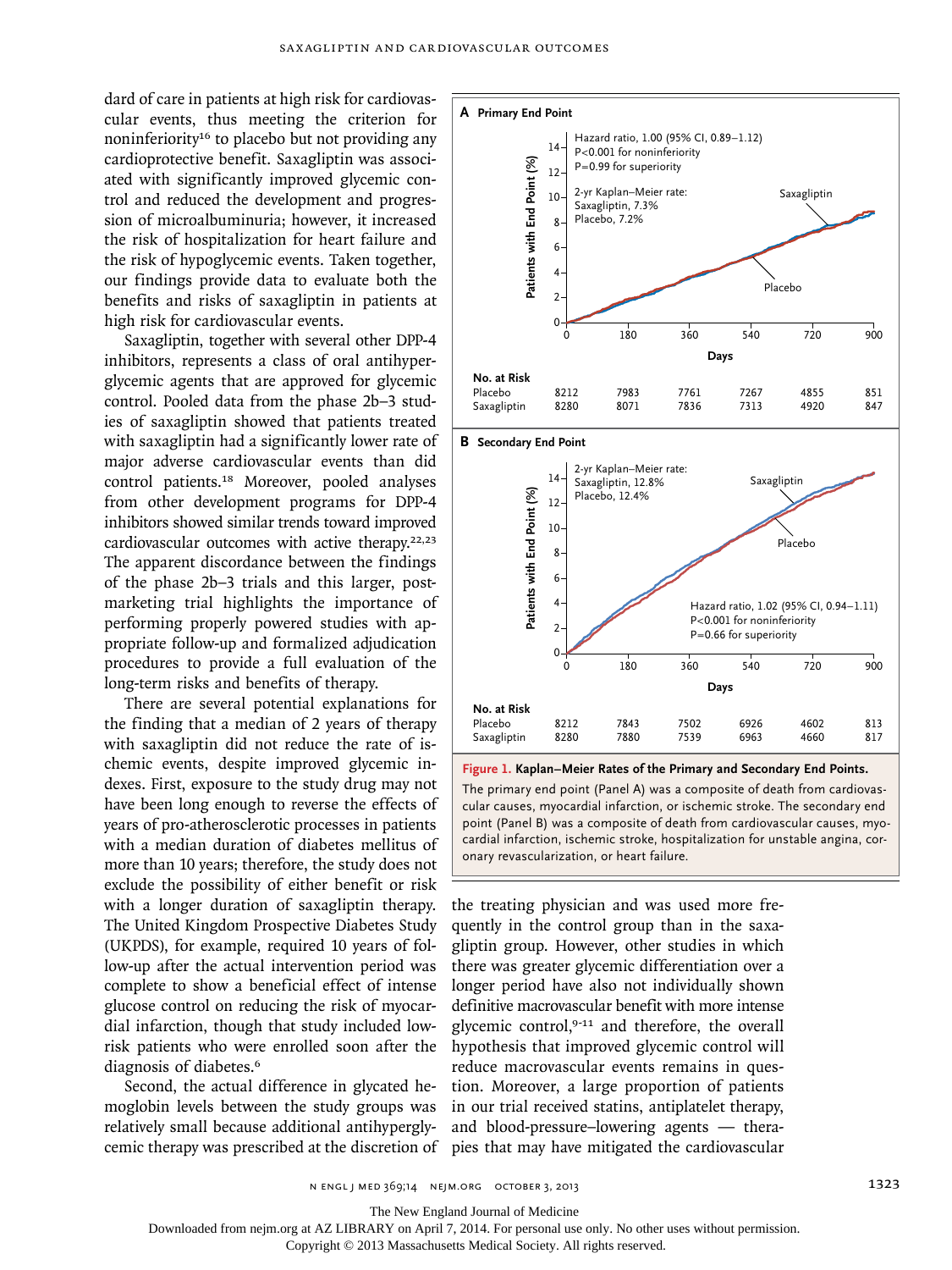| Table 3. Safety End Points.                                  |                             |                         |          |
|--------------------------------------------------------------|-----------------------------|-------------------------|----------|
| <b>End Point</b>                                             | Saxagliptin<br>$(N = 8280)$ | Placebo<br>$(N = 8212)$ | P Value* |
|                                                              | no. (%)                     |                         |          |
| Thrombocytopenia                                             | 55 $(0.7)$                  | 65(0.8)                 | 0.36     |
| Lymphocytopenia                                              | 49 (0.6)                    | 40 (0.5)                | 0.40     |
| Severe infection                                             | 590 $(7.1)$                 | 576 (7.0)               | 0.78     |
| Opportunistic infection                                      | 21(0.3)                     | 35(0.4)                 | 0.06     |
| Hypersensitivity reaction                                    | 93(1.1)                     | 89(1.1)                 | 0.82     |
| Bone fracture                                                | 241 (2.9)                   | 240 (2.9)               | 1.00     |
| Skin reaction                                                | 228(2.8)                    | 232(2.8)                | 0.81     |
| Renal abnormality                                            | 483 (5.8)                   | 418(5.1)                | 0.04     |
| Any hypoglycemia <sup>+</sup>                                | 1264(15.3)                  | 1104 (13.4)             | < 0.001  |
| Major                                                        | 177(2.1)                    | 140(1.7)                | 0.047    |
| Minor                                                        | 1172 (14.2)                 | 1028(12.5)              | 0.002    |
| Cancer                                                       | 327 (3.9)                   | 362 (4.4)               | 0.15     |
| Any liver abnormality;                                       | 55 $(0.7)$                  | 67(0.8)                 | 0.28     |
| $AST > 3 \times ULN$                                         | 60(0.7)                     | 61(0.7)                 | 0.93     |
| $AST > 10 \times ULN$                                        | 12(0.1)                     | 15(0.2)                 | 0.57     |
| ALT or AST $>3\times$ ULN and total bilirubin $>2\times$ ULN | 13(0.2)                     | 23(0.3)                 | 0.097    |
| Any pancreatitis?                                            | 24(0.3)                     | 21(0.3)                 | 0.77     |
| Acute: definite or possible                                  | 22(0.3)                     | 16(0.2)                 | 0.42     |
| Acute: definite                                              | 17(0.2)                     | 9(0.1)                  | 0.17     |
| Acute: possible                                              | 6(0.1)                      | 7(0.1)                  | 0.79     |
| Chronic                                                      | $2 (-0.1)$                  | 6(0.1)                  | 0.18     |

\* P values were calculated with the use of Fisher's exact test. ALT denotes alanine aminotransferase, AST aspartate aminotransferase, and ULN upper limit of the normal range.

† Patients may have had more than one type of event.

risk and blunted potential differences between the study groups.<sup>21,24</sup>

The observation of a higher incidence of hospitalization for heart failure among patients treated with saxagliptin was unexpected and should be considered within the context of multiple testing that may have resulted in a false positive result. This finding merits further investigation and needs to be confirmed in other ongoing studies, and a class effect should not be presumed.25,26 The increased risk of heart failure has been observed with other antihyperglycemic agents, including thiazolidinediones<sup>13,27</sup> and dual peroxisome-proliferator–activated receptor  $\alpha-\gamma$ agonists,<sup>15</sup> with divergent results in trials of intensive glucose management.28,29

Saxagliptin reduced the development and progression of microalbuminuria, though it is unclear whether the degree of change observed in our study would be associated with a subsequent decrease in cardiovascular or renal complications.30,31 We found no differences between saxagliptin and placebo with respect to the prespecified adverse events of special interest, including acute or chronic pancreatitis. We also found no excess of pancreatic cancer with saxagliptin, despite observational reports of a potential association between DPP-4 inhibitors and these events.<sup>32-35</sup>

Numerous studies, even those involving patients with advanced cardiovascular disease, have shown that improved glycemic control reduces microvascular complications. Thus, there remains a strong clinical need for antihyperglycemic drugs that can improve glycemic control without increasing the risk of cardiovascular complications. Few antihyperglycemic agents have been evaluated as extensively as saxagliptin was in this trial; the findings point to likely but un-

The New England Journal of Medicine

Downloaded from nejm.org at AZ LIBRARY on April 7, 2014. For personal use only. No other uses without permission.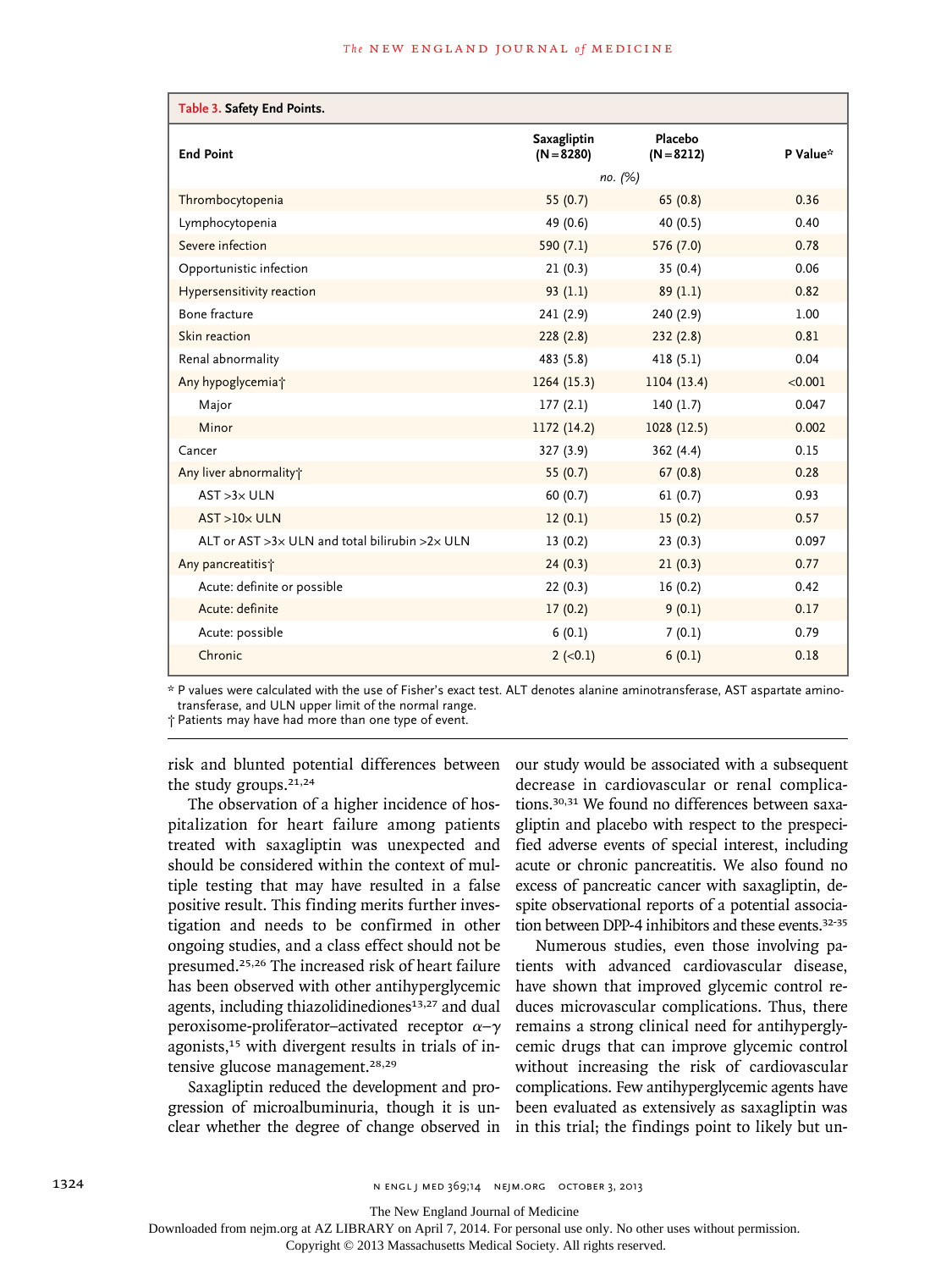proven benefit with respect to microvascular disease without adverse macrovascular outcomes. Together with ongoing trials of other DPP-4 inhibitors and novel antihyperglycemic agents, these data will provide a more rigorous and robust evidence base than is currently available to guide the future care of patients with diabetes.

Supported by AstraZeneca and Bristol-Myers Squibb.

Dr. Scirica reports receiving consulting fees from Eisai, Gilead, Arena, St. Jude's Medical, Boston Clinical Research Institute, and Decision Resources and grant support from AstraZeneca, Bristol-Myers Squibb, Daiichi Sankyo, GlaxoSmithKline, Johnson & Johnson, Bayer HealthCare, Gilead, Merck, and Eisai. Dr. Bhatt reports receiving consulting fees from Medscape Cardiology, personal fees from WebMD, a pending consulting relationship with Regado Biosciences, and grant support from Amarin, AstraZeneca, Bristol-Myers Squibb, Eisai, Ethicon, Medtronic, Sanofi-Aventis, the Medicines Company, FlowCo, PLx Pharma, and Takeda. Dr. Braunwald reports receiving consulting fees from Sanofi-Aventis, Genzyme, and the Medicines Company, lecture fees from Daiichi Sankyo, Eli Lilly, CV Therapeutics (now Gilead), Menarini, Medscape, and Bayer, and grant support from Johnson & Johnson, GlaxoSmithKline, Beckman Coulter, Roche Diagnostics, Pfizer, Merck, Sanofi-Aventis, Daiichi Sankyo, and Eli Lilly. He also reports an uncompensated consultancy with Merck and uncompensated lectures for CVRx and Merck. Dr. Steg reports receiving consulting fees from Amarin, AstraZeneca, Bristol-Myers Squibb, Daiichi Sankyo, GlaxoSmithKline, Eli Lilly, Merck Sharp & Dohme, Novartis, Otsuka, Pfizer, Sanofi-Aventis, Servier, and Vivus, lecture fees from AstraZeneca, Bayer, Bristol-Myers Squibb, Pfizer, Roche, and the Medicines Company, payment for the development of educational material from Boehringer Ingelheim, and grant support from Sanofi-Aventis and Servier. Dr. Hirshberg and Dr. Ohman report being employees of AstraZeneca. Dr. Frederich reports being an employee of Bristol-Myers Squibb and an inventor of a pending patent regarding methods for preventing or reducing risk of mortality, which is licensed to Bristol-Myers Squibb. Dr. Wiviott reports receiving consulting fees from AstraZeneca, Bristol-Myers Squibb, Eisai, Arena, Aegerion, AngelMed, Janssen, Xoma, ICON Clinical, Boston Clinical Research Institute, and Eli Lilly–Daiichi Sankyo, and grant support from Eisai, Merck, Sanofi-Aventis, AstraZeneca, Bristol-Myers Squibb, Arena, and Eli Lilly–Daiichi Sankyo. Dr. Mosenzon reports receiving consulting and lecture fees from Novo Nordisk, Eli Lilly, Sanofi, and Novartis, and lecture fees from Merck Sharp & Dohme. Dr. McGuire reports receiving personal fees from Bristol-Myers Squibb, Boehringer Ingelheim, Janssen, Sanofi-Aventis, Genentech, Merck Sharp & Dohme, Medscape Cardiology, Pri-Med Institute, Daiichi Sankyo, Eli Lilly, Novo Nordisk, Roche, Axio Research, Premier Research, INC Research, GlaxoSmithKline, and Takeda, and has served on an uncompensated clinical trial executive writing committee for Gilead Sciences. Dr. Ray reports receiving consulting fees from Pfizer, Roche, Merck Sharp & Dohme, AstraZeneca, Sanofi-Aventis, Aegerion, Regeneron, Abbott, Novartis, and Kowa, lecture fees from Pfizer, Merck Sharp & Dohme, AstraZeneca, Menarini, Novo Nordisk, and Kowa, and personal fees from Roche, AstraZeneca, Sanofi-Aventis, and GlaxoSmithKline. Dr. Leiter reports receiving personal fees from Servier and Takeda, and grant support and personal fees from AstraZeneca, Boehringer Ingelheim, Bristol-Myers Squibb, Eli Lilly, GlaxoSmithKline, Merck, Novartis, Novo Nordisk, Roche, and Sanofi-Aventis. Dr. Raz reports receiving consulting fees from Novo Nordisk, AstraZeneca–Bristol-Myers Squibb, Sanofi-Aventis, Merck Sharp & Dohme, Eli Lilly, Insuline, and Andromeda Biotech, and lecture fees from Novo Nordisk, AstraZeneca–Bristol-Myers Squibb, Sanofi-Aventis, Merck Sharp & Dohme, Eli Lilly, and Novartis. No other potential conflict of interest relevant to this article was reported.

Disclosure forms provided by the authors are available with the full text of this article at NEJM.org.

#### **References**

**1.** Preis SR, Hwang SJ, Coady S, et al. Trends in all-cause and cardiovascular disease mortality among women and men with and without diabetes mellitus in the Framingham Heart Study, 1950 to 2005. Circulation 2009;119:1728-35.

**2.** Bhatt DL, Eagle KA, Ohman EM, et al. Comparative determinants of 4-year cardiovascular event rates in stable outpatients at risk of or with atherothrombosis. JAMA 2010;304:1350-7.

**3.** Sarwar N, Gao P, Seshasai SR, et al. Diabetes mellitus, fasting blood glucose concentration, and risk of vascular disease: a collaborative meta-analysis of 102 prospective studies. Lancet 2010;375:2215- 22. [Erratum, Lancet 2010;376:958.]

**4.** Go AS, Mozaffarian D, Roger VL, et al. Heart disease and stroke statistics — 2013 update: a report from the American Heart Association. Circulation 2013;127(1): e6-e245. [Erratum, Circulation 2013;127(23): e841.]

**5.** American Diabetes Association. Standards of medical care in diabetes — 2013. Diabetes Care 2013;36:Suppl 1:S11-S66. **6.** Holman RR, Paul SK, Bethel MA, Matthews DR, Neil HAW. 10-Year followup of intensive glucose control in type 2 diabetes. N Engl J Med 2008;359:1577- 89.

**7.** The ORIGIN Trial Investigators. Basal insulin and cardiovascular and other outcomes in dysglycemia. N Engl J Med 2012; 367:319-28.

**8.** UK Prospective Diabetes Study (UKPDS) Group. Intensive blood-glucose control with sulphonylureas or insulin compared with conventional treatment and risk of complications in patients with type 2 diabetes (UKPDS 33). Lancet 1998;352:837-53. [Erratum, Lancet 1999; 354:602.]

**9.** Duckworth W, Abraira C, Moritz T, et al. Glucose control and vascular complications in veterans with type 2 diabetes. N Engl J Med 2009;360:129-39.

**10.** The ADVANCE Collaborative Group. Intensive blood glucose control and vascular outcomes in patients with type 2 diabetes. N Engl J Med 2008;358:2560-72. **11.** The Action to Control Cardiovascular Risk in Diabetes Study Group. Effects of intensive glucose lowering in type 2 diabetes. N Engl J Med 2008;358:2545-59.

**12.** Bhatt DL, Chew DP, Grines C, et al. Peroxisome proliferator-activated receptor gamma agonists for the Prevention of Adverse events following percutaneous coronary Revascularization — results of the PPAR study. Am Heart J 2007;154:137-43. [Erratum, Am Heart J 2007;154:402.]

**13.** Dormandy JA, Charbonnel B, Eckland DJ, et al. Secondary prevention of macrovascular events in patients with type 2 diabetes in the PROactive Study (PROspective pioglitAzone Clinical Trial In macro-Vascular Events): a randomised controlled trial. Lancet 2005;366:1279-89.

**14.** Lago RM, Singh PP, Nesto RW. Congestive heart failure and cardiovascular death in patients with prediabetes and type 2 diabetes given thiazolidinediones: a meta-analysis of randomised clinical trials. Lancet 2007;370:1129-36.

**15.** Nissen SE, Wolski K, Topol EJ. Effect of muraglitazar on death and major adverse cardiovascular events in patients with type 2 diabetes mellitus. JAMA 2005; 294:2581-6.

**16.** Food and Drug Administration, Center for Drug Evaluation and Research. Guidance for industry: diabetes mellitus — evaluating cardiovascular risk in new antidiabetic therapies to treat type 2 diabetes. 2008 (http://www.fda.gov/downloads/Drugs/ GuidanceComplianceRegulatory

Information/Guidances/ucm071627.pdf).

**17.** Inzucchi SE, McGuire DK. New drugs for the treatment of diabetes. II. Incretinbased therapy and beyond. Circulation 2008;117:574-84.

**18.** Frederich R, Alexander JH, Fiedorek

The New England Journal of Medicine

Downloaded from nejm.org at AZ LIBRARY on April 7, 2014. For personal use only. No other uses without permission.